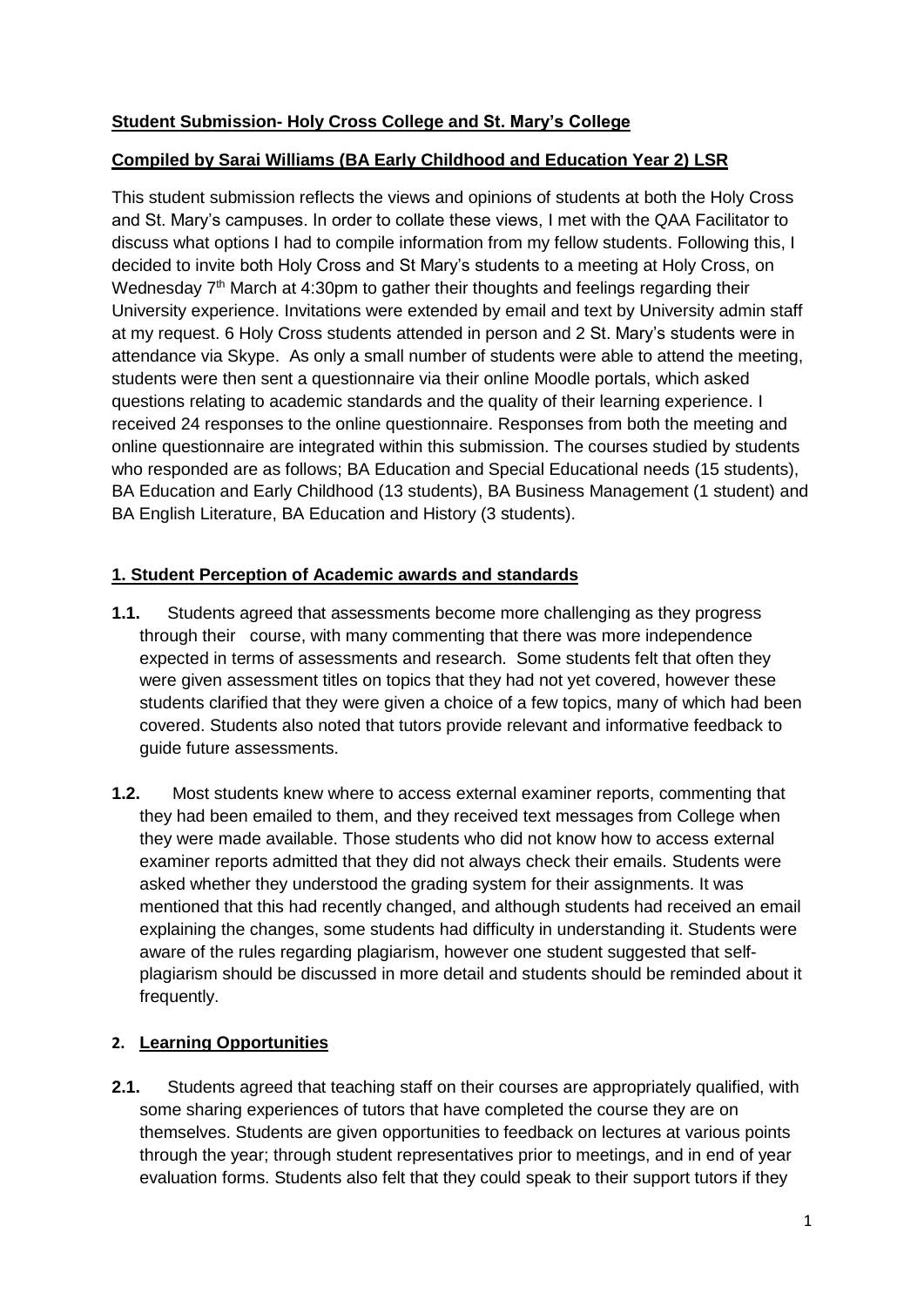were unhappy with any aspect of their learning experience. Students agreed that their learning resources were relevant and helpful, making reference to the availability of Liverpool Hope Library resources to network students. Students noted that it would be useful to receive some of the presentations for lectures a little earlier so they could look ahead to future sessions. One student commented that it would be helpful if lecturers shared changes they made to the standard slides; however some students commented that their lecturers already did so.

- **2.2.** Students felt that they were effectively involved in quality processes at all levels, evidencing this meeting as one example and student governors as another. Most students felt that their views were represented, making mention to the role of the student representatives, who liaise between staff and students. Student representatives, who were present at the meeting, commented that any points raised within the meetings were always actioned and followed up promptly. Experiences were the same at both Holy Cross and St. Mary's. Students also noted that their support tutors were extremely helpful and provided great guidance throughout the year, whether the problems faced were academic or personal. Some students noted that their support tutor only worked part time and so was not as responsive as other support tutors. One student suggested that there needs to be more communication between support tutors and academic tutors as often when trying to resolve a problem students have been passed between both.
- **2.3** Most students expressed that they were aware of how to make a complaint, and of the complaint procedure as a whole. Some students commented that they did not know how to make a complaint because they had never needed to. It was noted that complaints procedures are set out within the course handbooks and on Moodle. Of the students who had made a complaint, they felt that they were listened to, their complaints were dealt with promptly, and they were happy with the outcomes and the timescale of the complaints procedure.
- **2.4** Whilst students accepted that future careers were discussed within lectures, and agreed that tutors related certain aspects of the course to particular careers, on a whole students wanted to see more employability information embedded within the curriculum. Most students had set careers in mind, but would welcome guidance in how to "get in" to these careers.
- **2.5** Disabled students expressed that they were very well supported within the course, both by support tutors and academic tutors. They referred to extra time allowances on assignments and exams and resources that were made available to them to assist their learning. They also noted that their support tutors regularly checked in with them to make sure they were okay and were finding the course accessible. All disabled students that took part in either the meeting or the online questionnaires reported that they were happy with their learning experience.
- **2.6** Students commented that the online provision of the University was excellent. Moodle, which is the online learning system used by the college, is easy to access and has user guides if anyone is struggling to navigate around it. Lectures and independent learning tasks are set out in a 'week by week' order, making it easy to know where you are up to.